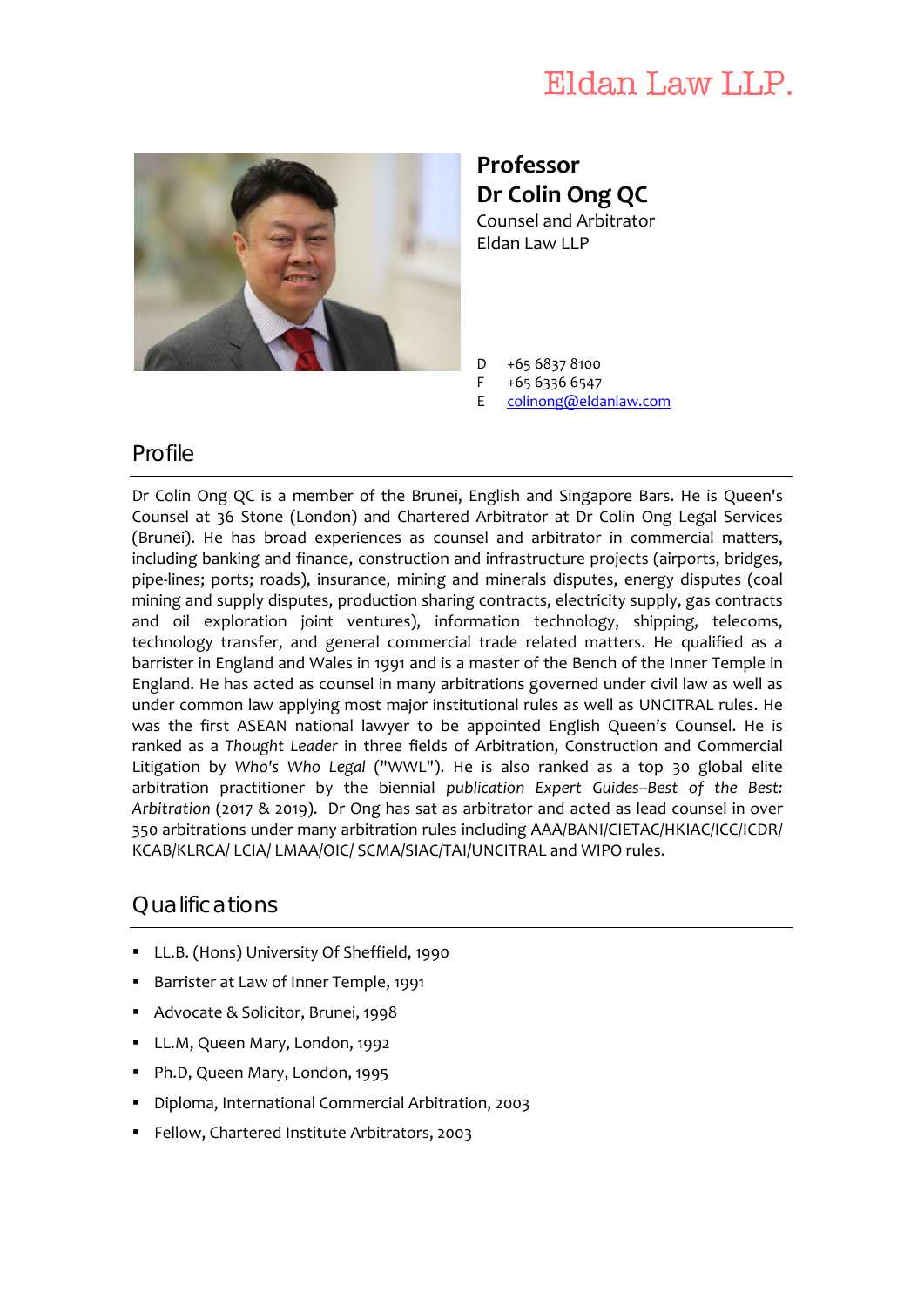- Chartered Arbitrator (CIArb), 2004
- **Fellow, Malaysian Institute of Arbitrators, 2004**
- **Fellow, Singapore Institute of Arbitrators, 2005**
- Advocate & Solicitor, Supreme Court of Singapore, 2012
- **Queen's Counsel of England and Wales, 2017**

Dr Ong was among the first few Chartered Arbitrators in the ASEAN region. He has taught at various CIArb and SiArb fellowship courses over a 12 year period. He also teaches advocacy across various countries and has published in this area as well as on arbitration. He is also the co‐author of '*Costs in International Arbitration*' (Lexis Nexis 2013), the first specialised book on costs in international arbitration. He is also co‐editor of *'Interim Measures in International Arbitration*' (Juris 2014). He is the author of several legal texts including chapters in leading books on the subject of advocacy and crossexamination including the *Case Strategy* chapter in The Guide to Advocacy (GAR) (2017 to 2019) and *Take the Witness Chapter: Cross‐Examination in International Arbitration* (Juris 2010 and 2019). He is on the editorial boards of several international journals, including Arbitration (CIArb), Butterworths Journal of International Banking & Financial Law, Badan Arbitrase Nasional Indonesia Journal, China‐ASEAN Law Review and Maritime Risk International. He is also chief editor of APRAG E‐Journal.

## Awards / Recognition

"Very hard working, on top of material and the law, and experienced in both common and civil law" (UK Legal 500 – 2021)

"Colin Ong QC is a pre‐eminent figure in the region, where he enjoys a stellar reputation for his work handling commercial litigation across a range of sectors, from banking to construction." (WWL Litigation 2020)

"Colin Ong QC is a staple of the international arbitration field, and earns extensive recommendations from peers around the world who are "happy to endorse him for his strong work as arbitrator", also winning widespread plaudits for his work as lead counsel in both civil and common law matters. "He is always on top of the detail as well as the bigpicture issues," adds one source." (WWL Arbitration 2020)

"Colin Ong QC is praised for his "strategic mind" and "wide exposure to many different modes of dispute resolution". Sources further exalt his "mastery of civil law, which gives him an immeasurable strategic advantage." (WWL Mediation 2020)

"Colin Ong QC is "highly recommended" by peers for his profound expertise as lead counsel and arbitrator in high‐value construction disputes." (WWL Construction 2020)

"Colin Ong QC wins widespread praise from market commentators for his outstanding work on high-value banking disputes." (WWL Banking Finance 2020)

"Colin Ong QC - 36 Stone 'He has a brain the size of a planet."" (Legal 500 Asia Pacific Leading Silks (Commercial) 2020)

"Colin Ong QC as "undoubtedly on of the star advocates and arbitrators "in the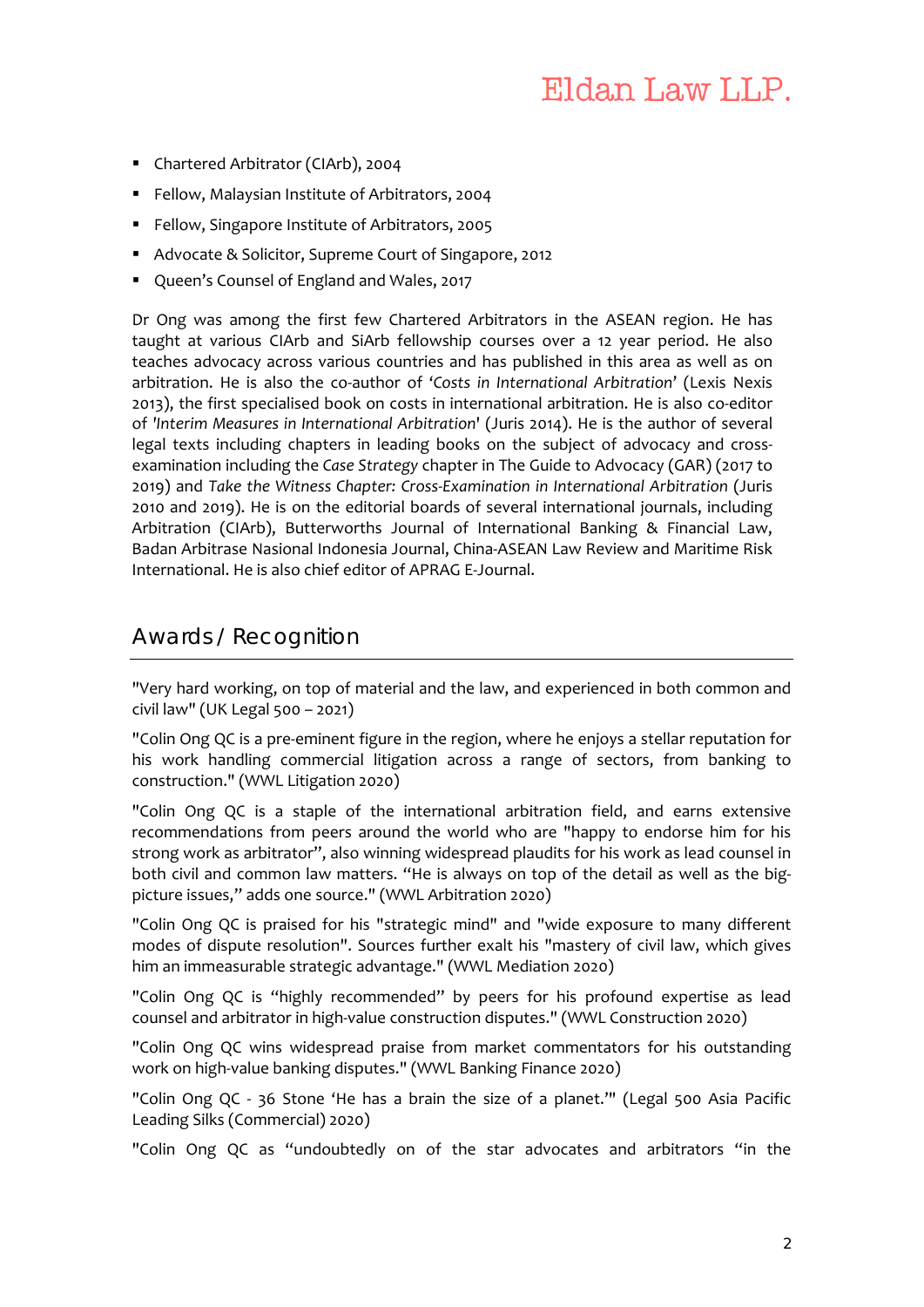construction market. He impresses clients with his "mastery of the detail"." (Who's Who Legal Construction 2020)

"Colin Ong QC is identified as a "top person in the field," one interviewee reporting that he is "always very well prepared and all over the detail and asks very tough questions," "Parties like it that he's on the ball, tries to get to the heart of matters quickly and is robust and efficient." Particularly praised for his handling of construction-related matters, he is also familiar with energy, IP and shipping issues" (Chambers & Partners 2019 Arbitration (International): Most In Demand Arbitrators (Asia‐Pacific Region)

"Colin Ong continues to receive strong praise from clients, who say that "he is an extremely creative and charismatic lawyer" and "the best cross-examiner that I have seen. "He is acclaimed by additional sources as "a star performer with a brilliant legal mind, and an excellent advocate with a compelling style, who gets to the heart of complex matters very quickly." (Chambers & Partners, Asia‐Pacific 2019)

"Colin Ong QC maintains a worldwide reputation for his skill in arbitration, standing out as "a bright, resourceful and energetic lawyer with great experience in both civil and common law". As arbitrator he is a "well-organised, well-informed and well-rounded" presence who "writes superb awards", while as counsel he is lauded as a "formidable cross‐examiner" (Who's Who Legal Arbitration 2019)

"Colin Ong is a distinguished litigator who garners wide praise for his experience in disputes spanning a broad range of industries and jurisdictions." (Who's Who Legal Litigation 2019)

"Sources identify Colin Ong QC as 'undoubtedly one of the star advocates and arbitrators' in the construction market. He impresses clients with his 'mastery of the detail'." (Whos Who Legal - Construction 2019)

"Colin Ong QC is a highly respected figure among peers in the international banking market who praise him for his first-class expertise handling related disputes and transactional advice" (Who's Who Legal ‐ Banking law 2019)

"Colin Ong is deeply respected in the market for his impressive arbitration and litigation practice, with commentators hailing him as 'a brilliant strategist and a very polished performer in court.' Sources note that he has 'the supreme ability to explain the most complex of arguments in a simple yet eloquent way,' as well as 'an encyclopedic legal knowledge and a very commercial approach'." (Chambers & Partners, Asia‐Pacific 2018)

"Colin Ong QC continues to be highly sought after for his leading litigation abilities in the finance, construction and energy sectors where he is 'a serious talent.'" (Who's Who Legal Litigation 2018)

"Colin Ong QC is a global arbitration expert, acting as counsel and arbitrator on a range of energy, mining and telecoms disputes, among others." (Who's Who Legal Construction 2018)

"A world-renowned arbitration counsel who 'always manages to make complicated issues appear unbelievably straightforward' resulting in 'arbitrators always wanting to hear what he has to say.' Another source adds: 'Colin is always able to think out of the box and can always find an innovative solution to the bleakest of problems.'" (Who's Who Legal Arbitration Analysis 2018)

"He impresses as someone with fine commercial judgement and a commanding grasp of international arbitration." (Legal 500 Asia‐Pacific 2018)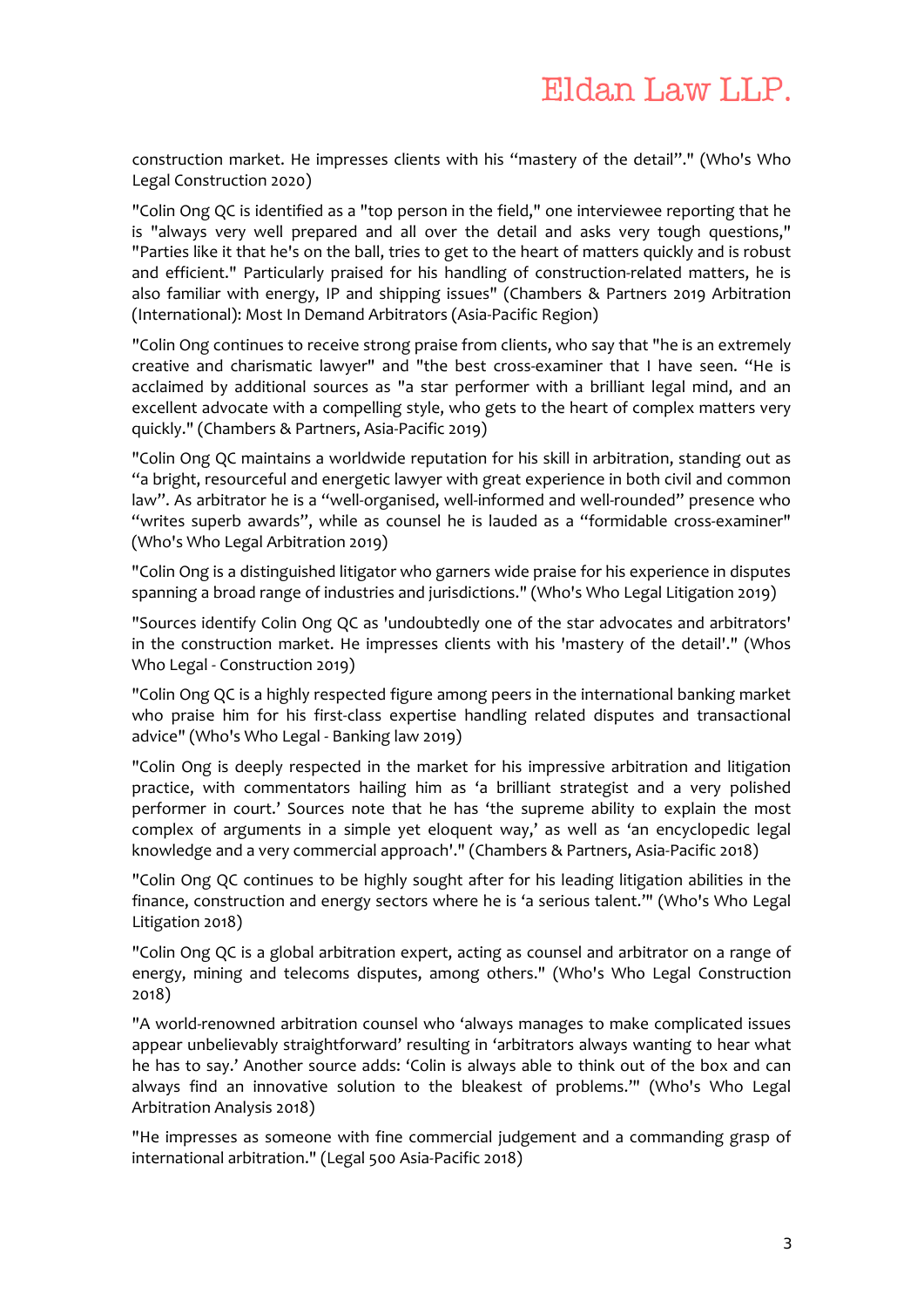"A very knowledgeable practitioner, easy to work with and very innovative in providing solutions." (Who's Who Legal Arbitration Analysis 2017)

"A very able advocate and arbitrator with a supreme command of legal issues." (Legal 500 Asia Pacific 2017)

"Very experienced in international arbitration." (Legal 500 Asia Pacific 2016)

"Colin Ong is "an undisputed superstar" in the market, and is known for his work in a range of areas including infrastructure, energy and shipping." (Who's Who Legal Litigation Analysis 2016)

"Colin Ong is noted for his skill and experience in litigation and arbitration. He is active in matters across South‐East Asia and is noted for his ability to summarise and condense complex legal arguments and concepts for his clients' benefit." (Chambers & Partners Asia Pacific 2014)

"He is always exceptionally fast in absorbing points and extremely patient." (Chambers & Partners Asia Pacific 2013)

Highlighted as 1 of 3 leading individuals (Who's Who's Legal Commercial Litigation 2012 Roundtable)

"Dr Ong's unsurpassed legal and technical knowledge of the oil and gas industry and construction industry" (IFLR 1000 2012)

"He is my recommended lawyer for arbitration... there are few of his standing in Southeast Asia" (IFLR 1000 (2010))

"Mastery of detail in commercial deals and is an outstanding and tactically lethal advocate." (Legal 500 Asia Pacific 2009)

#### Arbitral Institutions and Leadership Roles

He is the president of the Arbitration Association Brunei Darussalam; Chairman, Regional Arbitral Institutes Forum (RAIF); advisory member of the China‐ASEAN Legal Research Centre; vice president of APRAG; vice chair of the IPBA arbitration committee; advisory councillor of the Indonesian National Board of Arbitration (BANI); Chairman of the International Advisory Board of the Thailand Arbitration Center (THAC); Chairman of Advisory Board, Japan Institute for International Arbitration Research and Training (JIIART); Council Member of Hong Kong Centre of International Commercial Arbitration; appointments council of the Chinese‐European Arbitration Centre, Hamburg, Germany (CEAC) and Co‐Chair of the International Bar Association APAG. The Supreme People's Court of the People's Republic of China appointed him to sit on the International Commercial Expert Committee of the China International Commercial Court. Colin was ranked by Global Arbitration Review as one of the 45 leading international arbitration practitioners under the age of 45. He has been a consultant to the ASEAN centre for energy (2002 – 2003); a panel member (nominee of Brunei Darussalam) of the ASEAN protocol on enhanced dispute settlement mechanism; former board member of the Cambodia National Commercial Arbitration Centre; a former vice chairman of the IBA arbitration committee; a former vice president of the LCIA Asia-Pacific users council; and a core drafting member of